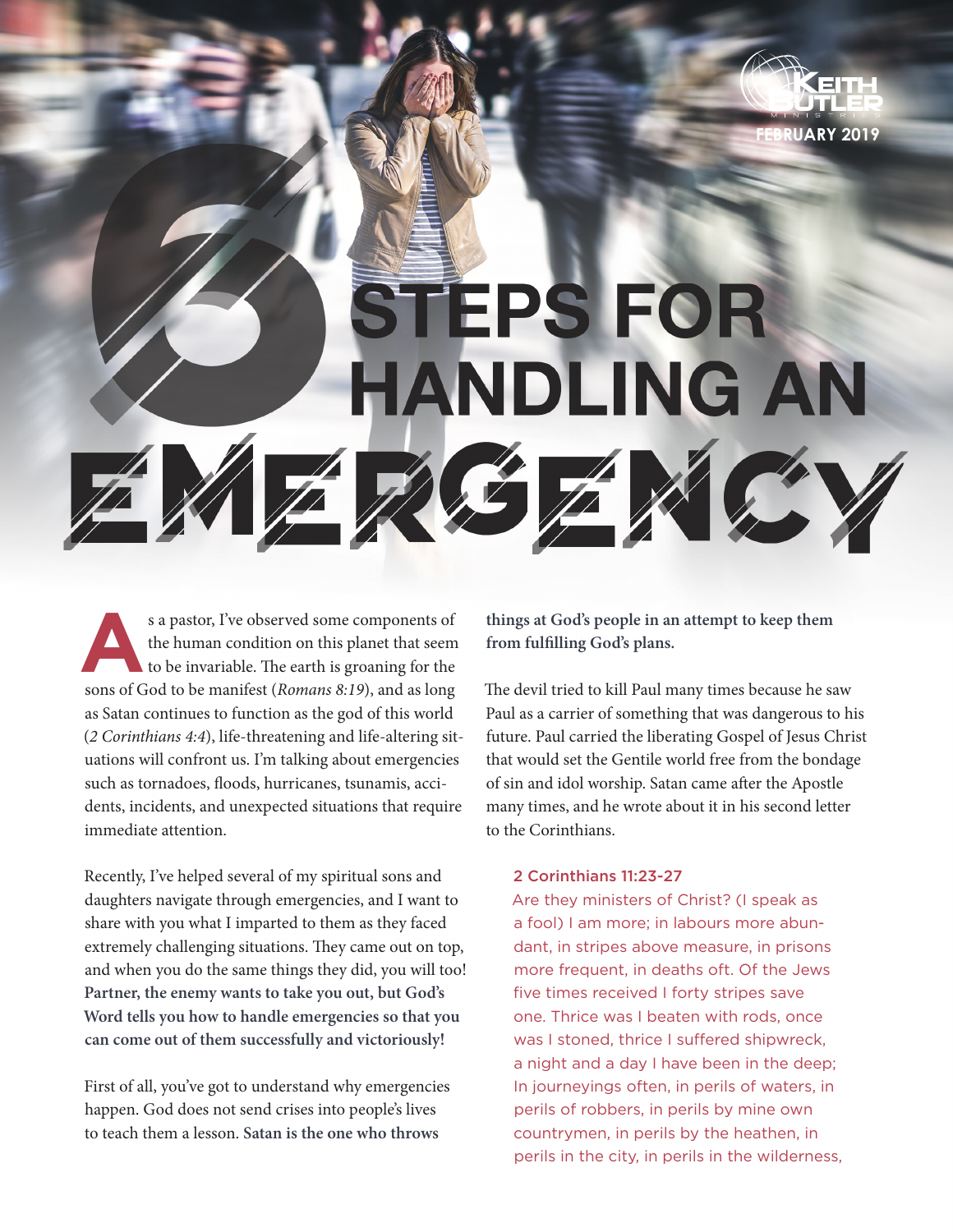in perils in the sea, in perils among false brethren; In weariness and painfulness, in watchings often, in hunger and thirst, in fastings often, in cold and nakedness.

**Partner, the devil sent all kinds of persecution against Paul to try to stop him from doing God's will. So, don't be shocked if he comes against you when you are serving the Lord with all your heart!** Satan's last-ditch effort against Paul is recorded in the *27th chapter of Acts*. Paul was a prisoner on a boat headed for Rome. His assignment from God was to preach the Gospel to Caesar, and Satan did not want that to happen. The Holy Ghost warned Paul that the journey would be perilous, but Paul was a prisoner, and those in authority didn't heed Paul's counsel.

#### Acts 27:4-14

And when we had launched from thence, we sailed under Cyprus, because the winds were contrary. And when we had sailed over the sea of Cilicia and Pamphylia, we came to Myra, a city of Lycia. And there the centurion found a ship of Alexandria sailing into Italy; and he put us therein. And when we had sailed slowly many days, and scarce were come over against Cnidus, the wind not suffering us, we sailed under Crete, over against Salmone; And, hardly passing it, came unto a place which is called The fair havens; nigh whereunto was the city of Lasea. Now when much time was spent, and when sailing was now dangerous, because the fast was now already past, Paul admonished them, And said unto them, Sirs, I perceive that this voyage will be with hurt and much damage, not only of the lading and ship, but also of our lives. Nevertheless the centurion believed the master and the owner of the ship, more than those things which were spoken by Paul. And because the haven was not commodious to winter in, the more part advised to depart thence also, if by any means they might attain to Phenice, and there to winter; which is an haven of Crete, and lieth toward the south west and north west. And when the south wind blew softly, supposing that they had obtained their purpose, loosing thence, they sailed close by Crete. But not long after there arose against it a tempestuous wind, called Euroclydon.

Satan stirred up a storm, a Euroclydon, on the water. This tempest lasted two weeks, during which time none of the passengers ate, they were in complete darkness, the ship was filled with water, the vessel was tossed about like a rag doll on the sea, and all of the cargo had to be thrown overboard. Paul was in a fight for survival, and he knew how to win! He did six things in the middle of that storm that got him through successfully. **Partner, I encourage you to keep this letter. Pull it out when Satan stirs up storms to prevent you from fulfilling God's assignments!** 

**The first thing Paul did in the darkness, the despair, and the discomfort of that storm was that he listened to his spirit.**

#### Acts 27:18-25

And we being exceedingly tossed with a tempest, the next day they lightened the ship; And the third day we cast out with our own hands the tackling of the ship. And when neither sun nor stars in many days appeared, and no small tempest lay on us, all hope that we should be saved was then taken away. But after long abstinence Paul stood forth in the midst of them, and said, Sirs, ye should have hearkened unto me, and not have loosed from Crete, and to have gained this harm and loss. And now I exhort you to be of good cheer: for there shall be no loss of any man's life among you, but of the ship. For there stood by me this night the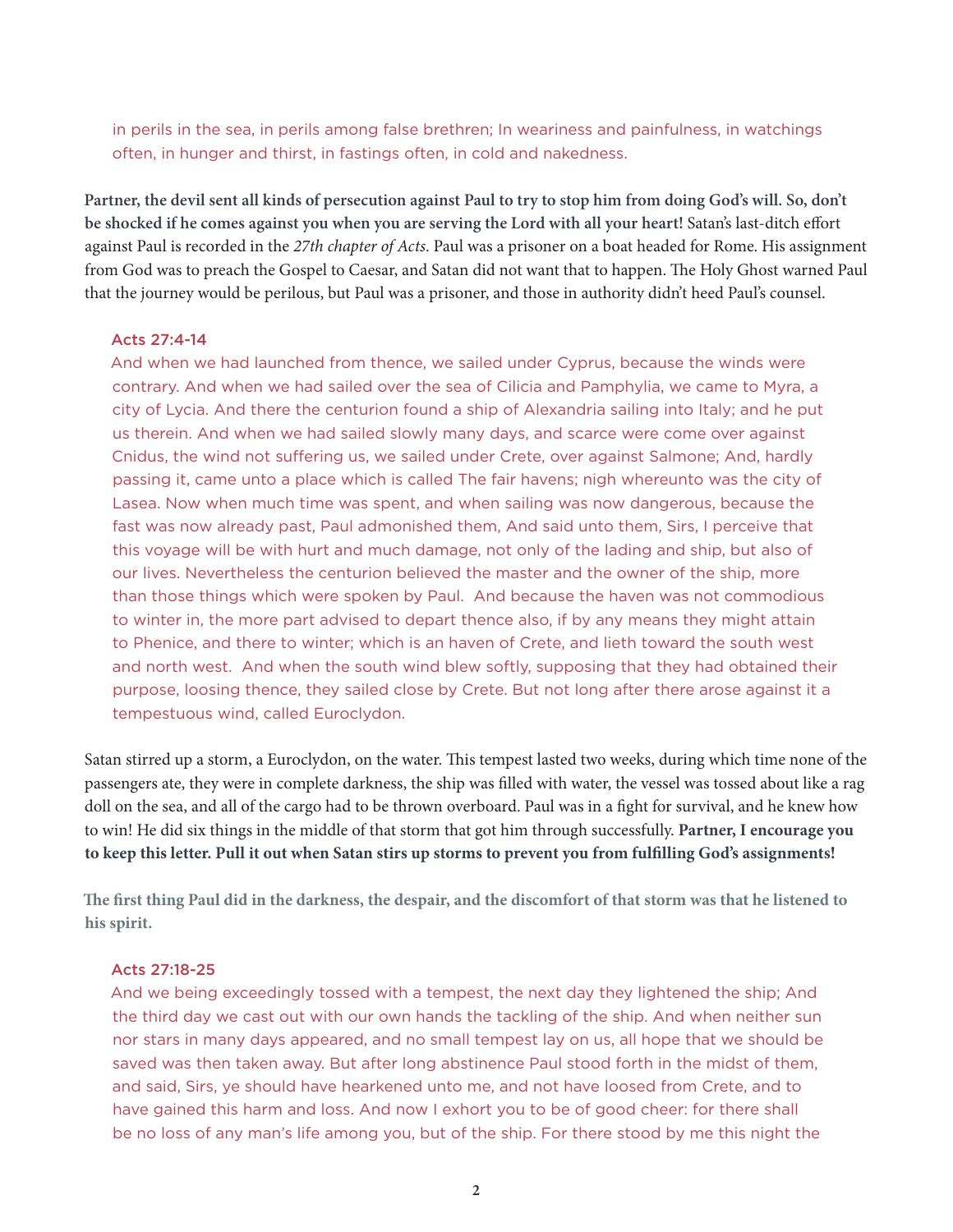angel of God, whose I am, and whom I serve, Saying, Fear not, Paul; thou must be brought before Caesar: and, lo, God hath given thee all them that sail with thee. Wherefore, sirs, be of good cheer: for I believe God that it shall be even as it was told me.

**Paul didn't panic. He removed himself from the uproar that surrounded him, got before God, and remained sensitive to the Holy Spirit within his spirit.**

**Secondly, Paul stayed before God until he received an answer.** Did you notice that Luke wrote that Paul took a long abstinence before he spoke to his fellow passengers and crew? **Pray until you hear from God.** It may not come after fifteen or twenty minutes, or even a day or two of prayer. Have an "I will until" attitude–I will pray until I hear from God!

**Thirdly, after you check your spirit and pray until you have direction, you must receive the Word God gives you.** That's what Paul did. Once he heard from the Lord, Paul didn't worry; he didn't wonder how, what, or why. **He merely received the Word the Lord gave him.**

**Steps four and five in dealing with a crisis are closely related. Once you remove yourself from the fray, hear and receive the Word of the Lord, you've got to speak God's Word and act like it is so!** 

# Acts 27:21-32

But after long abstinence Paul stood forth in the midst of them, and said, Sirs, ye should have hearkened unto me, and not have loosed from Crete, and to have gained this harm and loss. And now I exhort you to be of good cheer: for there shall be no loss of any man's life among you, but of the ship. For there stood by me this night the angel of God, whose I am, and whom I serve, Saying, Fear not, Paul; thou must be brought before Caesar: and, lo, God hath given thee all them

that sail with thee. Wherefore, sirs, be of good cheer: for I believe God, that it shall be even as it was told me. Howbeit we must be cast upon a certain island. But when the fourteenth night was come, as we were driven up and down in Adria, about midnight the shipmen deemed that they drew near to some country; And sounded, and found it twenty fathoms: and when they had gone a little further, they sounded again, and found it fifteen fathoms. Then fearing lest we should have fallen upon rocks, they cast four anchors out of the stern, and wished for the day. And as the shipmen were about to flee out of the ship, when they had let down the boat into the sea, under colour as though they would have cast anchors out of the foreship, Paul said to the centurion and to the soldiers, Except these abide in the ship, ye cannot be saved. Then the soldiers cut off the ropes of the boat, and let her fall off.

**Paul spoke the Word of the Lord, and he encouraged everyone on the ship to be of good cheer as he was. God told him they would get through the storm alive, so Paul was no longer concerned!**

Partner, once you get a Word from the Lord, speak it. Then act as if you're already on the other side of the emergency.

**The sixth step in successfully handling emergencies is to give God praise, even if the situation seems not to have changed for the better.** Consider what Paul did while the boat was still rocking and the sky was still dark.

### Acts 27:27-36

And while the day was coming on, Paul besought them all to take meat, saying, This day is the fourteenth day that ye have tarried and continued fasting,